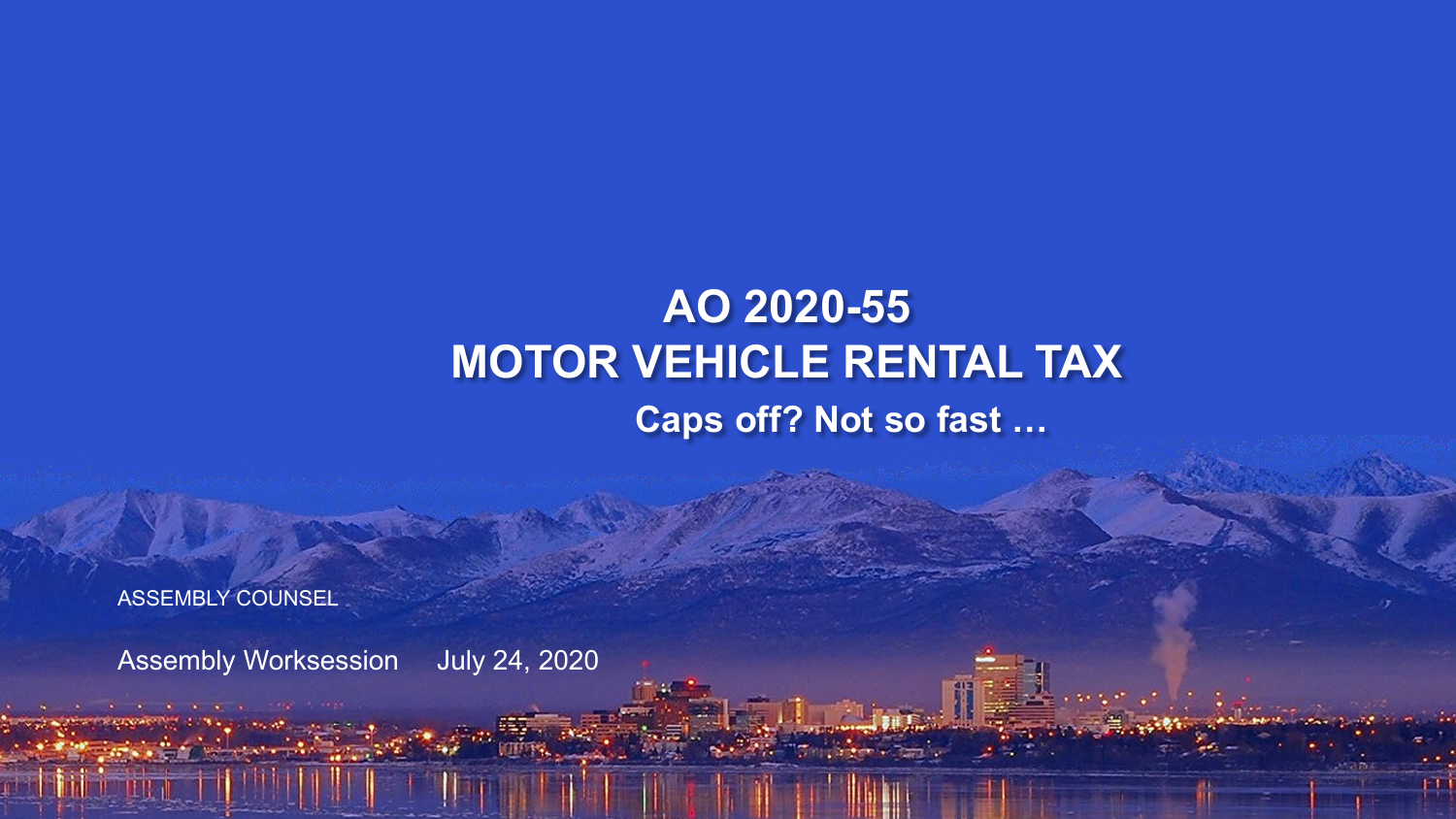Submitted by: Chair of the Assembly at the Request of the Mayor Finance Department Prepared by: For reading: June 2, 2020

**ANCHORAGE, ALASKA** AO No. 2020-55

AN ORDINANCE AMENDING ANCHORAGE MUNICIPAL CODE CHAPTER 12.45, RENTAL TAX ON RENTAL OF MOTOR VEHICLES, TO REMOVE THE **MAXIMUM TAX COLLECTED ON THE RENTAL OF PASSENGER CARS, VANS,** TRUCKS, AND RECREATIONAL VEHICLES WITHIN THE 30-DAY PERIOD; TO **ESTABLISH THE DUTIES AND RESPONSIBILITIES OF A RENTAL VEHICLE HOSTING** PLATFORM: AND TO ESTABLISH THE **RULES** AND RESPONSIBILITIES OF RENTAL AGENCIES WHO USE A HOSTING PLATFORM TO CONDUCT MOTOR VEHICLE RENTAL TRANSACTIONS.

"The proposed ordinance also eliminates the maximum tax cap of \$120 on passenger cars and \$240 on vans, trucks, and recreational vehicles within the first 30-day rental period, consistent with practices by other jurisdictions."

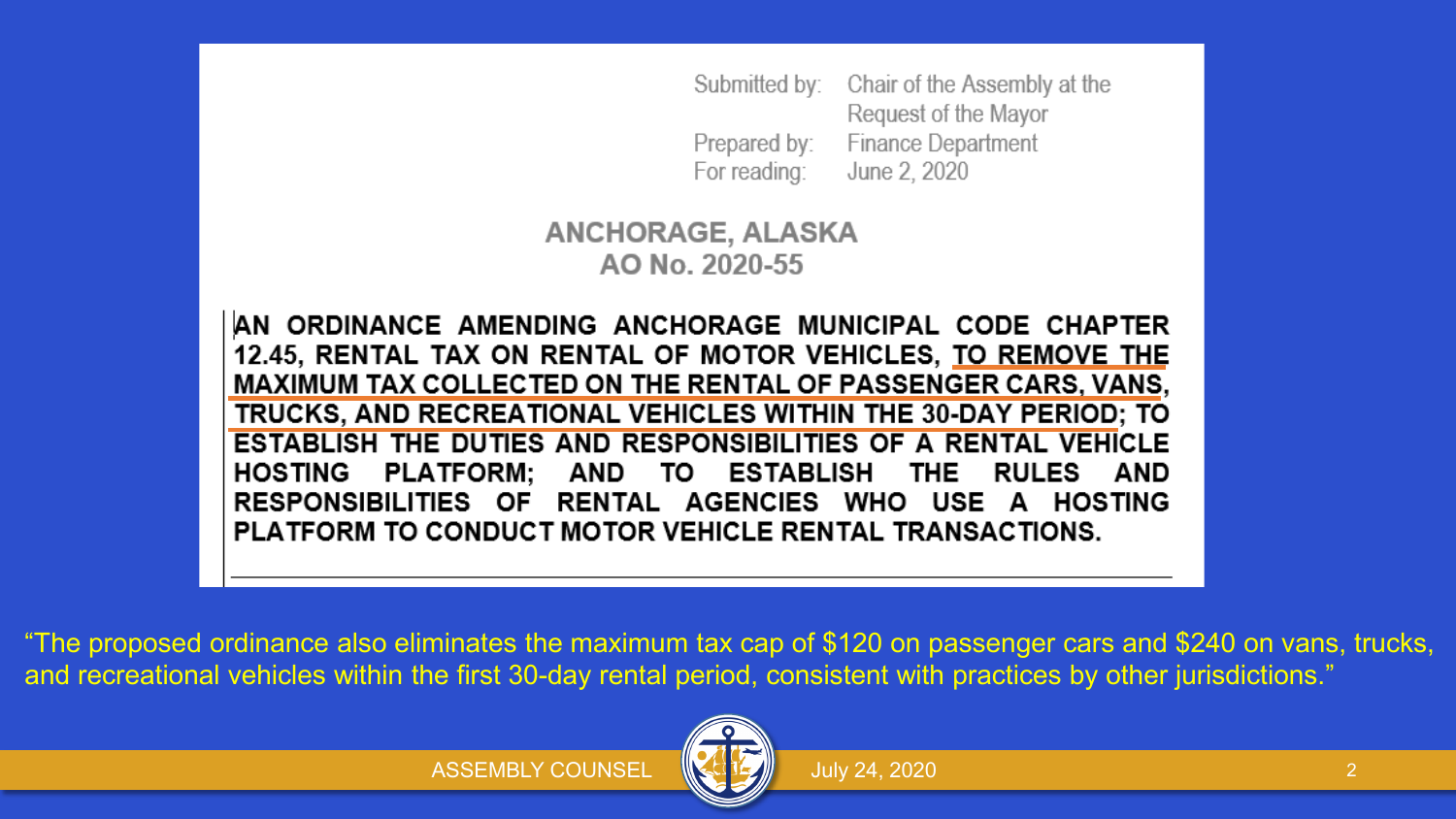**Section 2.** Anchorage Municipal Code section 12.45.020 is hereby amended to read as follows (the remainder of the section is not affected and therefore not set out):

#### Motor vehicle rental tax. 12.45.020

А. A tax of eight percent of the total fees and costs charged for the rental of a motor vehicle ("vehicle rental tax") is hereby levied on the first thirty (30) day period of the retail rental of motor vehicles within the Municipality. [, PROVIDED THAT THE MAXIMUM TAX THAT MAY BE COLLECTED ON PASSENGER CARS WITHIN THE 30-DAY PERIOD SHALL NOT EXCEED \$120.00, AND THE MAXIMUM TAX THAT MAY BE COLLECTED ON VANS, TRUCKS, AND RECREATIONAL VEHICLES WITHIN THE 30-DAY PERIOD SHALL NOT EXCEED \$240.00

\*\*\* \*\*\*

 $(AO No. 2000-45,$  § 1, 2-15-00; AO No. 2000-116(S) § 2, 7-18-00)

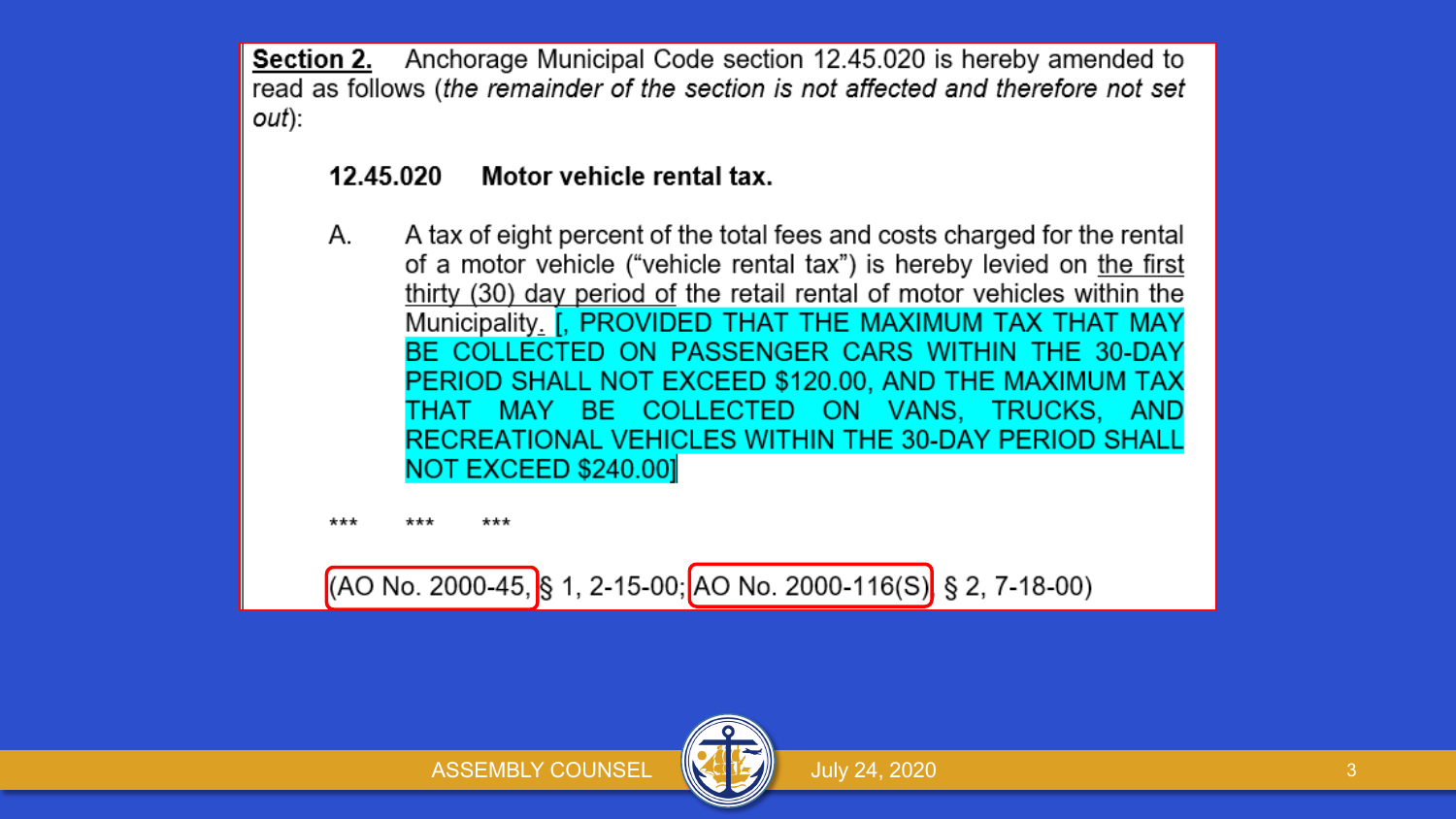## Charter:

#### **Section 14.01. - Taxing authority.**

(b) Unless otherwise provided in this Charter, no sales tax ordinance is valid until ratified by three-fifths ( 3/5 ) of those voting on the question at a regular or special election, except the tax imposed by Charter § 14.05 shall be effective if approved by a majority (50%+ one) of the qualified voters voting on the question.

**REGULAR ELECTION** APRIL 4, 2000 **MUNICIPAL OFFICIAL BALLOT**  $B-1$ PROPOSITION 3 RENTAL TAX ON RENTAL MOTOR VEHICLES Shall Anchorage Ordinance 2000-45 (am), enacting an eight percent (8%) rental tax on the retail rental of passenger motor vehicles within the Municipality be ratified? This vehicle tax is subject to (under) the tax increase limitation of Charter Section 14.03 (the "Tax Cap"). Imposition of the vehicle tax under this ordinance would effect a substitution for property and other taxes. (AO 2000-45(am)) YES NΟ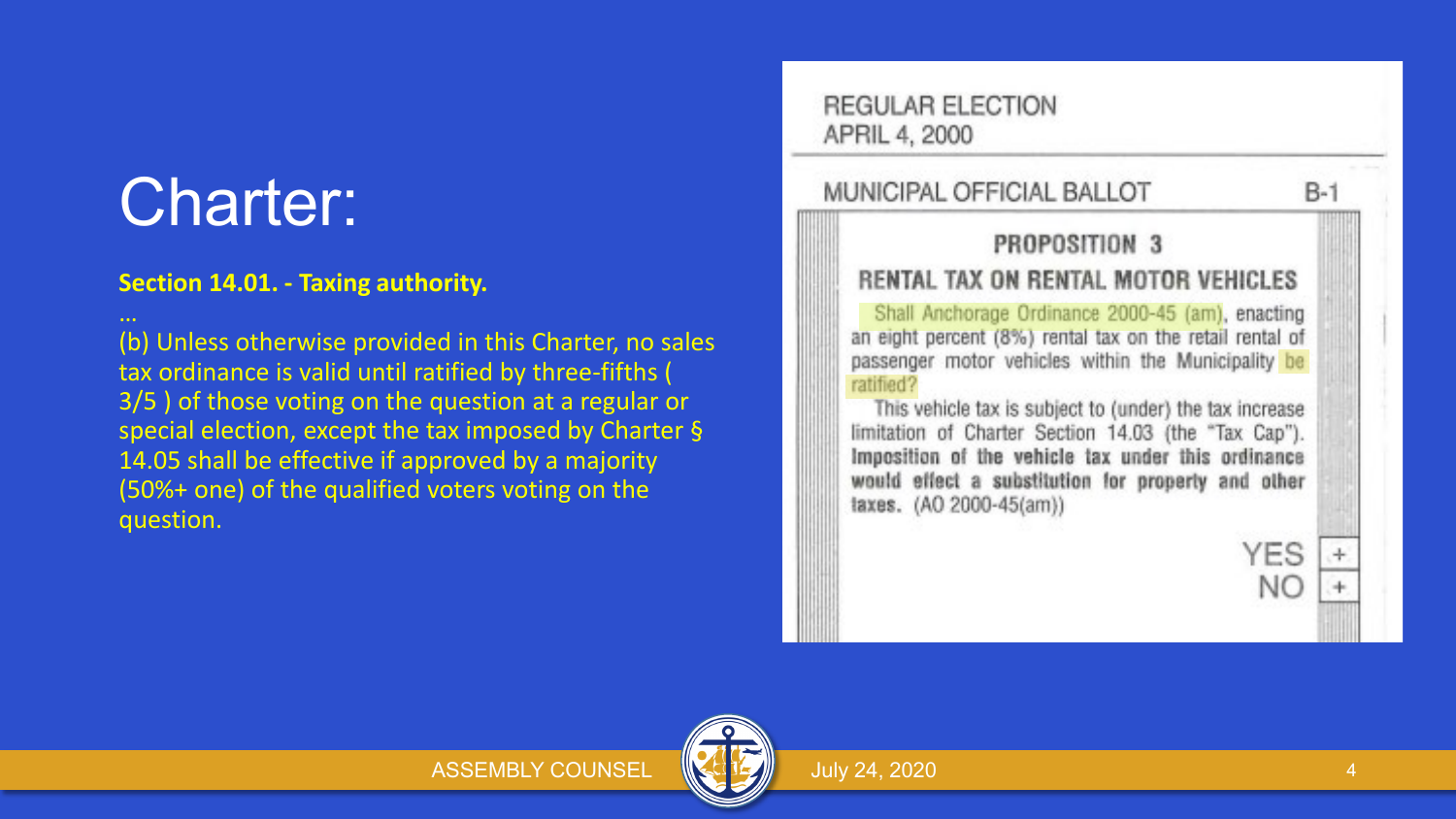## AO 2000-45, As Amended

• A short ordinance with a few new provisions necessary to levy the tax, the salient section:

### 12.45.010 Vehicle Rental Tax

A tax of eight percent (8%) of the total fees and costs charged for the А. rental of a motor vehicle ("vehicle rental tax") is hereby levied on the retail rental of motor vehicles within the Municipality, **provided that the** maximum tax that may be collected on passenger cars within the thirty (30) day period shall not exceed \$120.00, and the maximum tax that may be collected on vans, trucks, and recreational vehicles within the thirty (30) day period shall not exceed \$240.00.

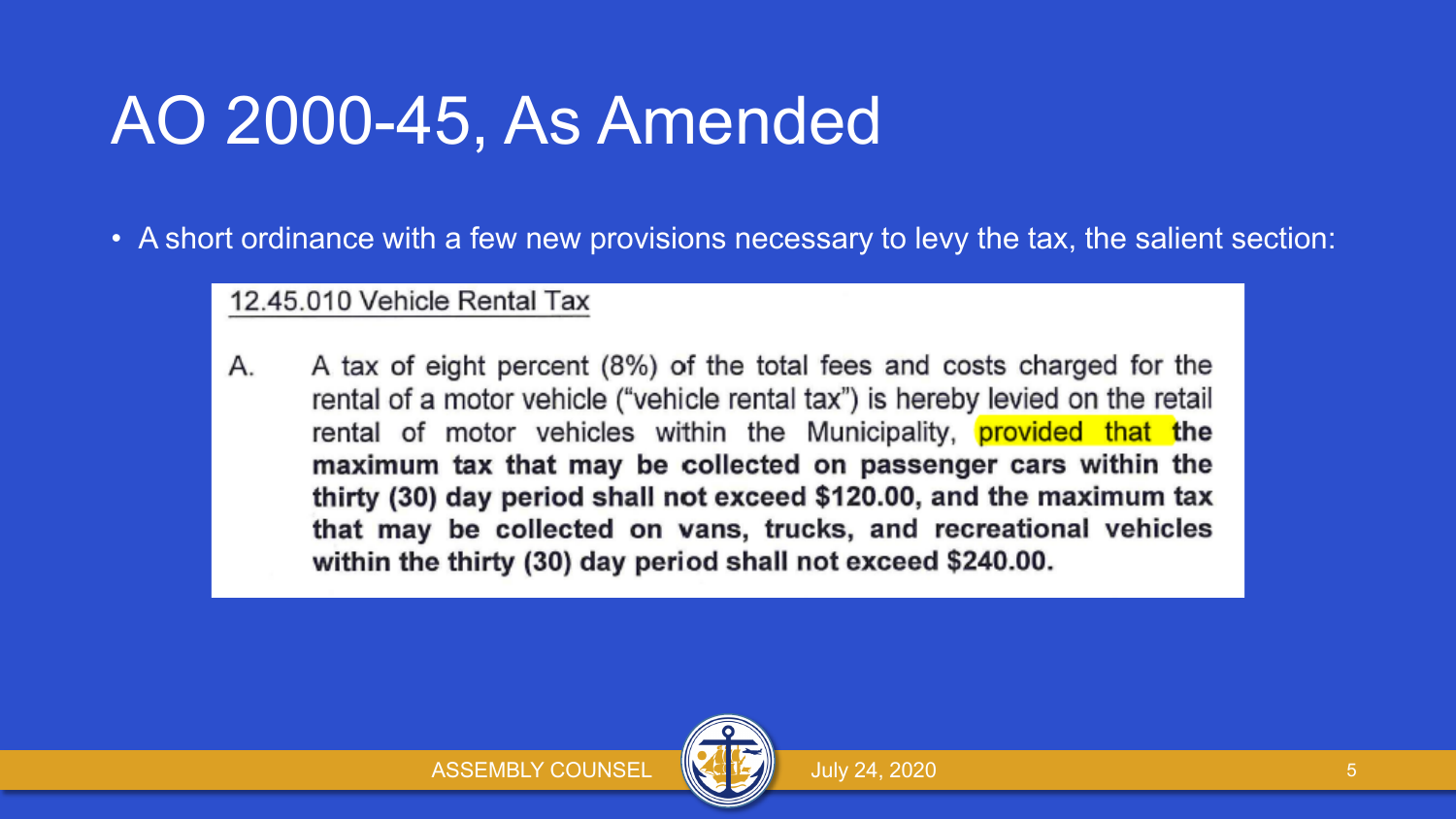## Can the Max Tax Cap be removed by Ordinance?

- *Alliance of Concerned Taxpayers, Inc. v. Kenai Peninsula Borough,* 273 P.3d 1128 (Alaska 2012).
	- 1964 voter authorization of a sales tax "of up to three percent"
	- tax rate was decreased to 2% by the Borough in 1975, without voter ratification
	- Ordinance 9 increased the Borough sales tax from 2% to 3% without ratification by the voters.
	- Held: the Borough had a "right" to impose a sales tax at a levy of 3% as approved by the voters, therefore it did not need voter approval to increase from 2% to 3%
- Reliance on a California case, quoting:
	- "[A] local taxing entity can enforce less of a local tax than is due under a voter-approved methodology, or a grandfathered methodology, and later enforce the full amount of the local tax due under that methodology without transgressing [the voter approval proposition].... *The evil to be counteracted is the increase of local taxes beyond what was formerly approved."*